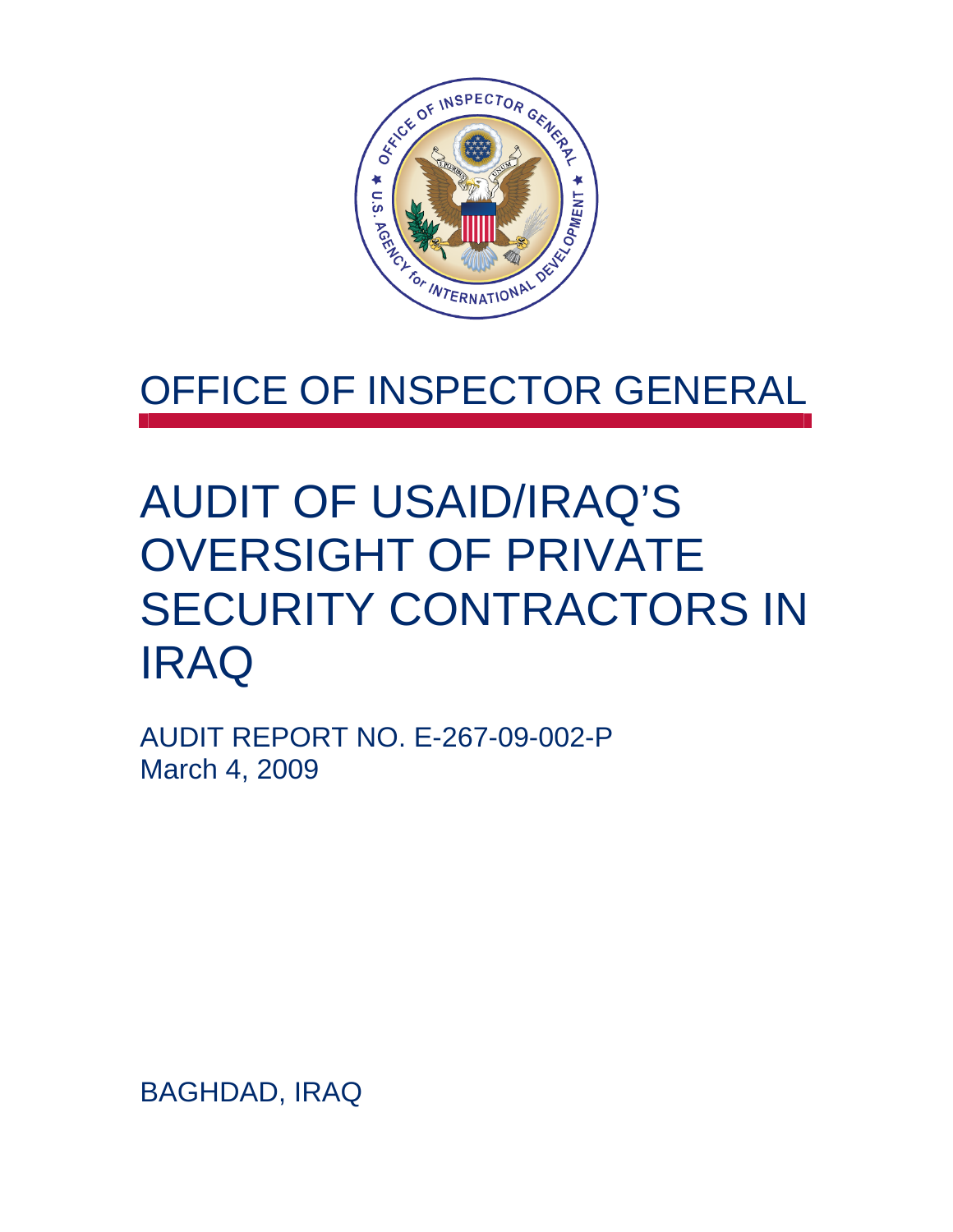

*Office of Inspector General*

March 4, 2009

## **MEMORANDUM**

- **TO:** USAID/Iraq Mission Director, Christopher D. Crowley
- **FROM:** Acting Director, Office of Inspector General, Iraq, Mark S. Norman /s/
- **SUBJECT:** Audit of USAID/Iraq's Oversight of Private Security Contractors in Iraq (Report Number E-267-09-002-P)

This memorandum transmits our final report on the subject audit. In finalizing the report, we considered your comments on the draft report and modified the report language as appropriate. Your comments are included in their entirety as appendix II.

The report contains two recommendations for corrective action. Based on your written comments in which you described actions planned to address our concerns, we consider that a management decision has been reached on both recommendations.

I want to express my sincere appreciation for the cooperation and courtesies extended to my staff during this audit.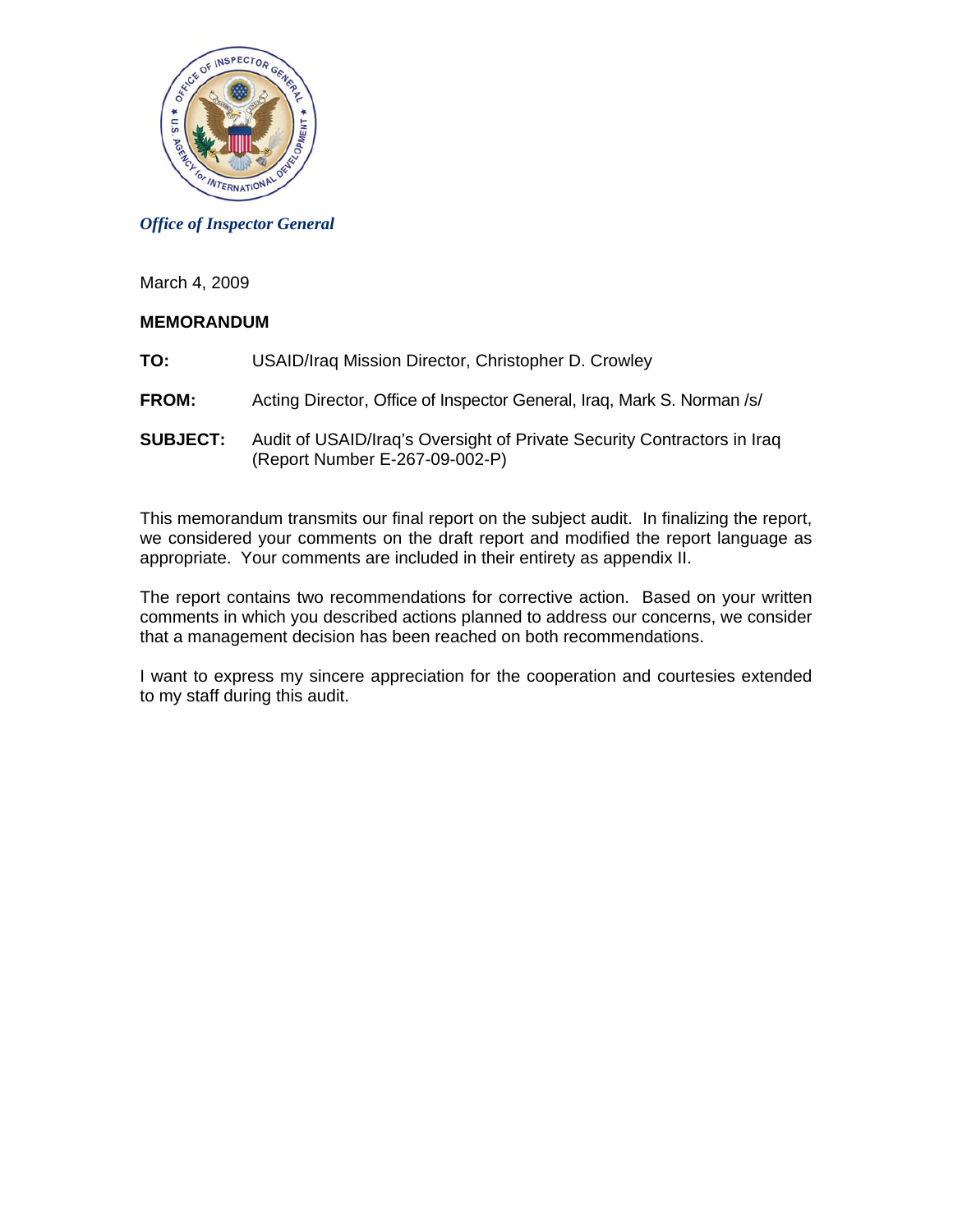# **CONTENTS**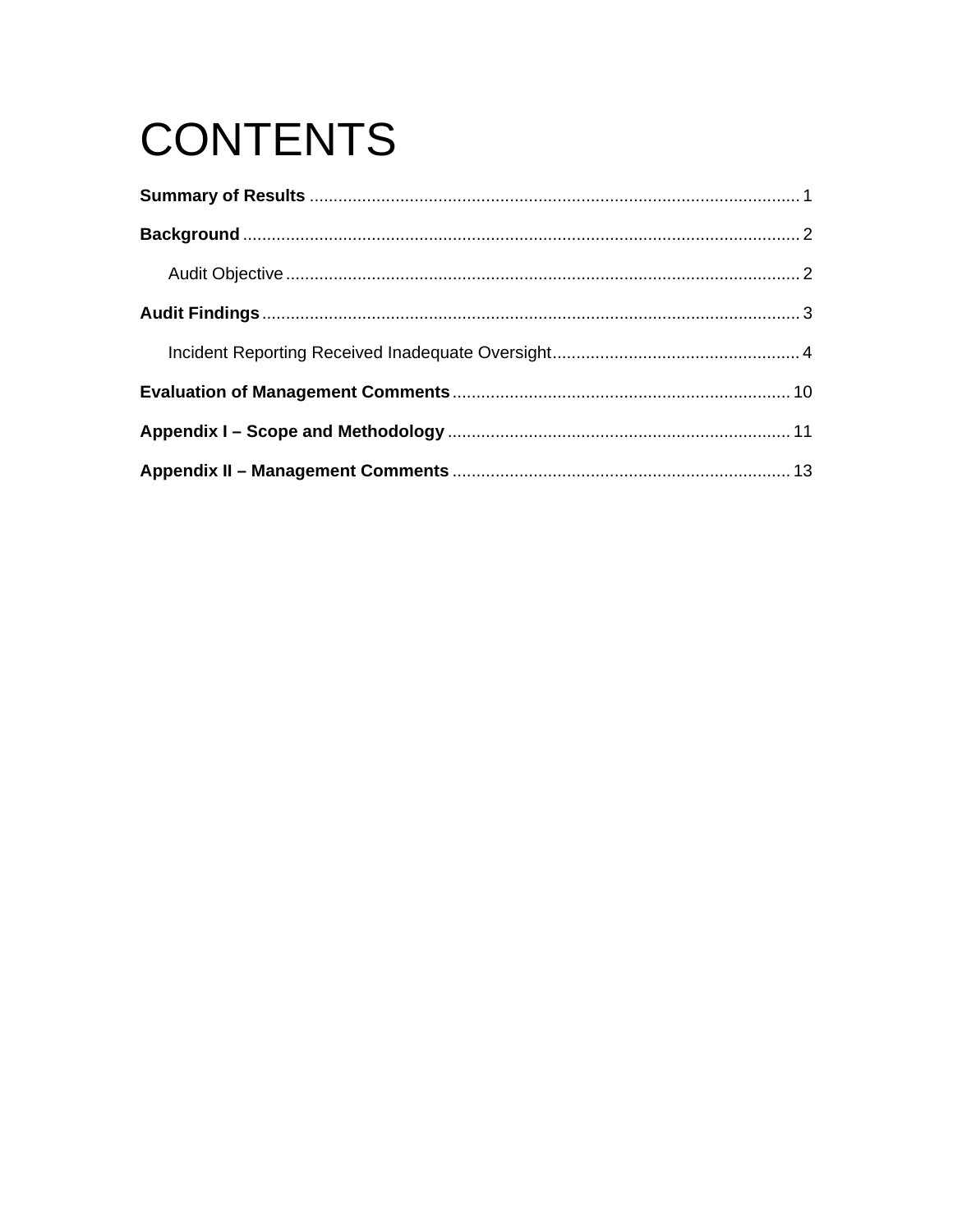# SUMMARY OF RESULTS

USAID relies on private security contractors to provide a variety of security services for its programs in Iraq, including protection of individuals, nonmilitary transport convoys, buildings, and housing areas. While USAID/Iraq does not maintain any direct contracts with private security contractors, security services are procured by the mission's implementing partners (contractors and grantees) who have primary responsibility for oversight. Nevertheless, in managing its contracts and grant agreements, USAID/Iraq provided some degree of oversight as well. The mission, for example, took timely action in response to a governmentwide policy ruling, which required that all prime contracts be modified to add general guidelines that applied to armed contractors, covering such topics as use of deadly force, training, and hiring standards. (See page 3.)

This audit was conducted to determine whether USAID/Iraq had managed its contracts and grant agreements with implementing partners to ensure that the partners provided adequate oversight over their private security contractors. (See page 2.)

At the time of the audit, USAID/Iraq maintained a portfolio of 12 contracts and grant agreements that had a private security subcontract. As of September 30, 2008, cumulative obligations and expenditures associated with these subcontracts totaled approximately \$375.1 million and \$278.9 million, respectively. (See page 2.)

The audit found that USAID's implementing partners were not adequately overseeing the private security contractors' reporting of serious incidents to ensure that such incidents were reported properly. This was the case at all three of the implementing partners visited, as evidenced by the partners' lack of familiarity with prescribed reporting procedures as well as the limited records on file documenting previously reported incidents. Often relying on the security contractors to report these incidents, partners felt little need to become involved in overseeing the reporting process. As a result, partners were not in a position to detect reporting deficiencies such as the ones identified by the audit, allowing some incidents to be reported improperly or, in one case, not reported at all. In addition, incident reports issued by the security contractors were often not being received by USAID/Iraq. With these contractors now subject to Iraqi laws—under the terms of the latest Security Agreement with the Government of Iraq—stronger oversight is needed to ensure that private security contractors clearly understand and follow prescribed operational procedures in reporting serious incidents and provide the U.S. Government with timely notification of these incidents. (See pages 4 through 9.)

To ensure that this is done, the audit team recommended that USAID/Iraq require its implementing partners to (1) establish procedures for monitoring the reporting of serious incidents; and (2) report future incidents directly to the mission in conjunction with normal incident reporting procedures. (See page 9.)

In response to our draft report, USAID/Iraq concurred with both recommendations and outlined detailed monitoring and reporting procedures it planned to incorporate into its prime contracts and grant agreements to address the auditors' concerns. Based on the mission's proposed actions, we consider that a management decision has been reached on the two recommendations contained in the report. (See page 10.)

Management comments are included in their entirety in appendix II.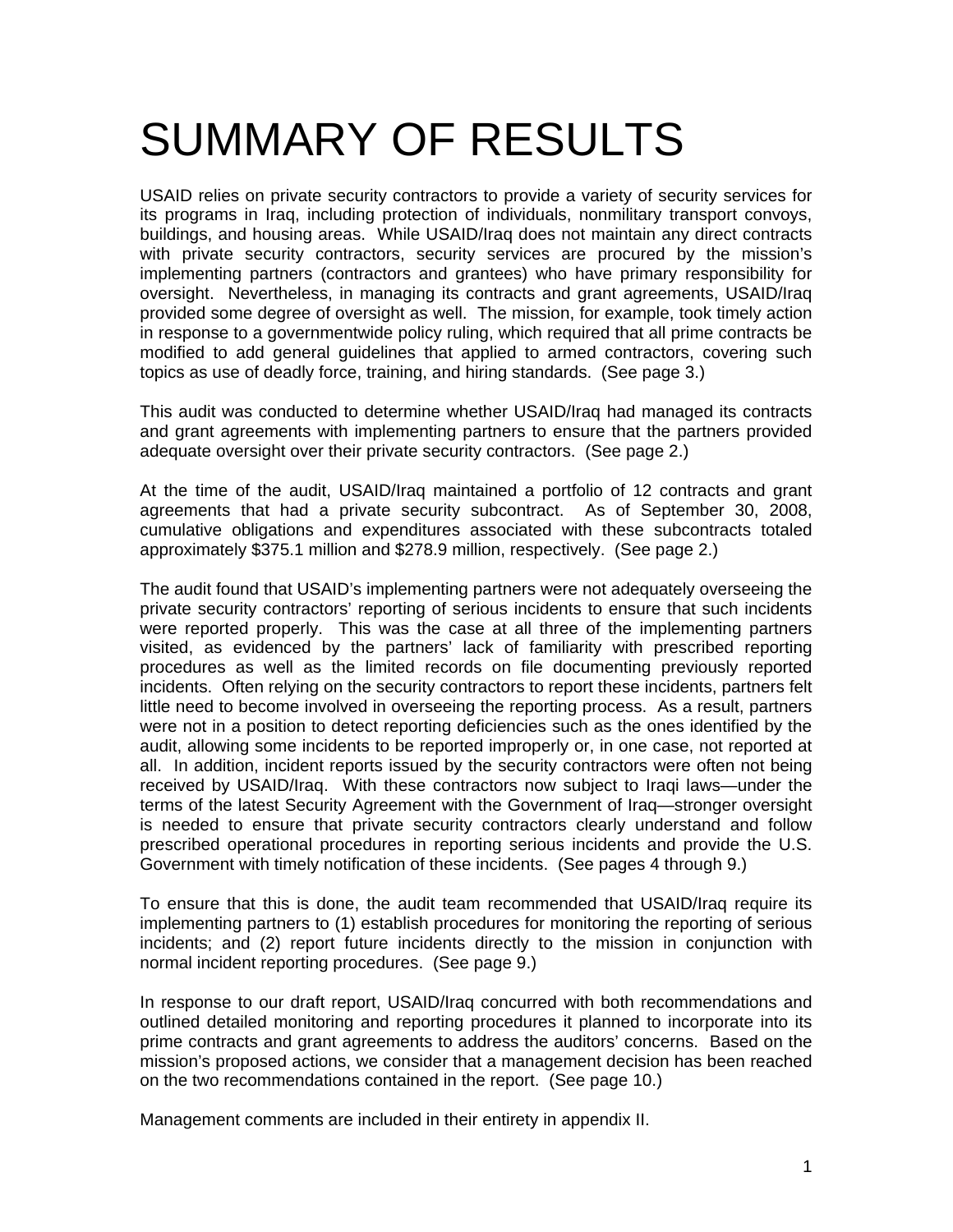# BACKGROUND

Given the security concerns and shortage of U.S. troops in Iraq, the U.S. Government, including USAID, has relied on private security contractors (PSCs) for a wide variety of security services, which include the protection of individuals, nonmilitary transport convoys, buildings, and housing areas. By providing security for reconstruction and stabilization activities, PSCs contribute an essential service and are viewed as vital to U.S. efforts to bring peace to Iraq. Nevertheless, the use of armed contractors to perform security tasks, coupled with prior incidents involving PSCs, has raised concerns about the oversight and accountability of these firms.

In Iraq, two agencies are responsible for the security of U.S. Government employees and contractors: (1) the U.S. military, which has responsibility for the security of all personnel under direct control of the combatant commander and (2) the Department of State (DOS), which is responsible for all U.S. Government and nongovernment personnel under Chief of Mission authority. With regard to DOS responsibility, authority is delegated to Embassy Baghdad's Regional Security Office which establishes security policies and procedures. Together, the military and DOS share responsibility for providing general oversight and coordination of their respective PSCs, regardless of whether the PSCs perform their services through direct contracts with the U.S. Government or subcontracts with the Government's implementing partners.

Since 2005, USAID—whose employees are protected under DOS-procured security contracts—has not maintained any direct contracts with PSCs, only subcontracts through its implementing partners (contractors and grantees). Accordingly, this audit focused primarily on the oversight that these implementing partners exercised over their PSC subcontractors, particularly with regard to the reporting of serious incidents<sup>[1](#page-4-0)</sup>. At the time of the audit, the mission's portfolio had 12 contracts and grant agreements involving PSC subcontracts. As of September 30, 2008, cumulative obligations and expenditures associated with these PSC subcontracts totaled approximately \$375.1 million and \$278.9 million, respectively.

## **AUDIT OBJECTIVE**

As part of its fiscal year 2009 annual audit plan, the Office of Inspector General/Iraq conducted this audit to answer the following question:

 Has USAID/Iraq managed its contracts and grant agreements with implementing partners such that the implementing partners provided adequate oversight of private security contractors?

Appendix I contains a discussion of the audit's scope and methodology.

<span id="page-4-0"></span> $1$  A "serious incident" is defined as involving the use of deadly force, the discharge of a weapon, and/or an incident resulting in death, serious injury, significant property damage (even if a weapon is not involved), or other serious consequences.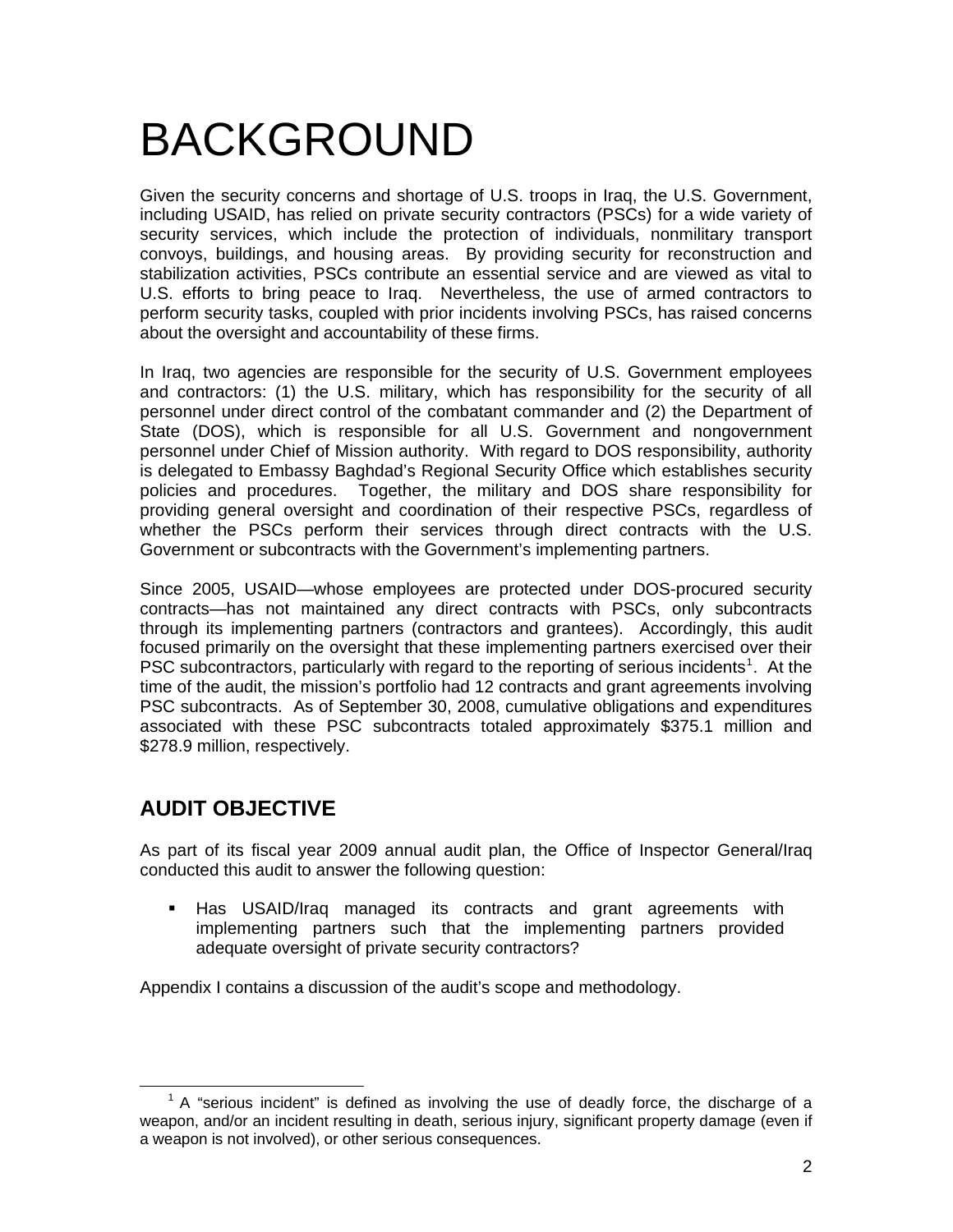# AUDIT FINDINGS

For the most part, USAID/Iraq managed its contracts and grant agreements such that the implementing partners for these instruments provided at least some degree of oversight of their private security contractors (PSCs). The audit found, however, that additional oversight was needed with regard to PSCs' reporting of serious incidents to ensure that such incidents were reported properly and in a timely manner.

USAID/Iraq had only limited management responsibility for ensuring the oversight of PSCs since it did not have a direct contractual relationship with the PSCs, only with the implementing partners who subcontracted with the PSCs. Nevertheless, the mission still made efforts to ensure that a level of oversight was being maintained. For example, the mission took prompt action, in response to a governmentwide procurement policy ruling, $2$  to ensure that all of its prime contracts involving a PSC subcontract include a new required clause (FAR 52.225-19), providing general guidelines for armed contractors, including standards on the use of deadly force, training, and hiring. This clause also included a separate provision requiring implementing partners to incorporate the substance of the clause into their subcontracts with PSCs. Although the audit team verified that the PSC subcontracts had been modified to incorporate the clause, this action was often apparently carried out only after the auditors requested supporting evidence documenting that this had, in fact, been done. Nevertheless, with the clause now incorporated into the PSC subcontracts, no further action is deemed necessary.

In addition to modifying its contracts to include the new FAR clause, USAID/Iraq assisted Embassy Baghdad in efforts to educate USAID's implementing partners and their PSCs on the Embassy's latest policy directives for armed contractors issued on May 18, 2008 ("Policy Directives for Armed Private Security Contractors in Iraq"). The purpose of these directives, which apply to all PSCs working—either directly or indirectly—with a Federal agency under Chief of Mission authority, was to provide a set of rules and requirements that applied to all nonmilitary PSCs operating in Iraq. To facilitate a dialogue to discuss and better understand these new policies and procedures, in August 2008 USAID/Iraq hosted a presentation attended by its implementing partners and their PSCs, which was organized by the Embassy's Regional Security Office. This meeting gave attendees an opportunity to obtain clarification on specific aspects of the new policies and discuss other security issues and concerns.

Site visits to several of USAID's implementing partners, meanwhile, found that procedures were generally in place for overseeing PSC operations. These procedures varied but often included regular meetings or debriefings with the PSC staff as well as the receipt and review of various documents furnished by the PSC, such as daily security intelligence reports, security advisories, listings of scheduled transport convoys, incident reports, and staffing reports (validating the PSC staff present at each location). Collectively, these procedures helped to keep the implementing partners informed on PSC operations and other security matters. However, the partners needed to improve their oversight of PSC reporting of serious incidents to ensure that these incidents were reported properly and within the required time frames.

<span id="page-5-0"></span> $2$  Issued March 31, 2008, by the Federal Acquisition Regulatory Council, a governmentwide body within the Office of Management and Budget's Office of Federal Procurement Policy that is responsible for setting rules on Federal procurement and authorizing revisions to the Federal Acquisition Regulation (FAR).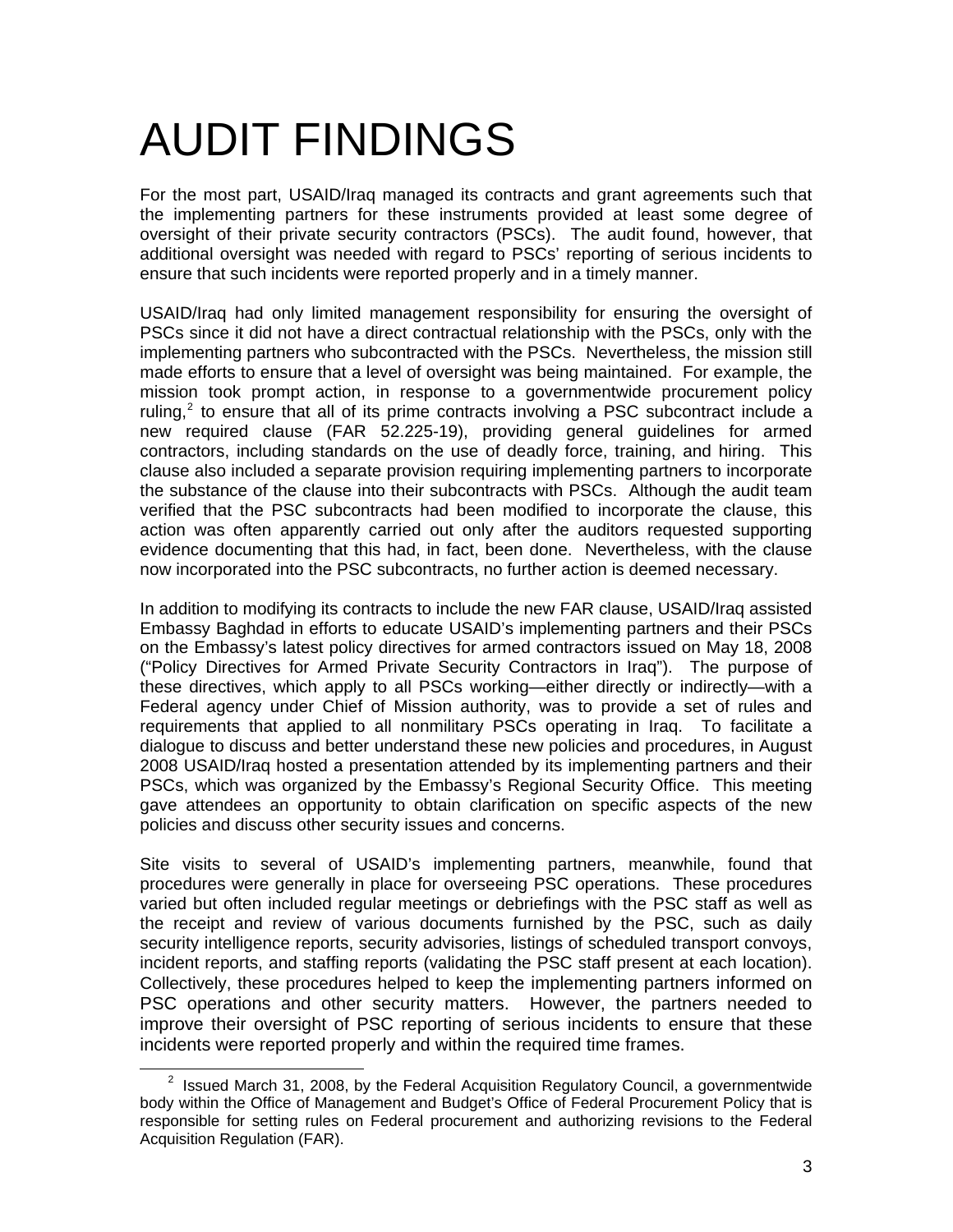## **Incident Reporting Received Inadequate Oversight**

Summary: Policies and procedures for reporting serious security incidents, which apply to all nonmilitary PSCs operating in Iraq under Chief of Mission authority, are contained in a set of policy directives issued by Embassy Baghdad. These directives specify the procedures PSCs are to follow in reporting serious incidents, including the timing of the incident reports and the entities to be notified. The audit found that USAID's implementing partners were not providing sufficient oversight of this area to ensure that their PSCs were reporting incidents in accordance with existing policy guidance. This weakness was attributed, in large part, to the partners' reliance on their PSCs for reporting incidents; partner staff often felt little need to become involved in overseeing the process. As a result, USAID's implementing partners were not in a position to determine whether incidents were being reported properly or to detect any potential reporting deficiencies, such as the ones identified by the audit—most of which stemmed from PSCs' confusion concerning prescribed reporting procedures. The audit did not encounter any cases in which a serious incident (i.e., involving death or serious injury) failed to be reported to the mission, but notification was not always carried out in a timely manner, underscoring the need for greater oversight and improved reporting in this area.

Since September 2007, when an incident involving a PSC firm resulted in the deaths of 17 Iraqi civilians in Baghdad, measures have been instituted to improve PSC oversight and coordination. This effort has led to the issuance of new regulations and guidance.

For example, the Multi-National Force-Iraq published comprehensive regulations documented in a series of updated orders—covering areas related to PSC operations, including detailed procedures for reporting serious incidents. Although these orders were applicable to PSCs contracted by the Department of Defense, USAID's PSC subcontractors have relied on the orders for guidance as well and were expected to follow them in reporting serious incidents prior to the issuance of policy guidelines by Embassy Baghdad. Among other things, the orders required that PSCs observing or participating in a serious incident, such as a weapons discharge, provide an immediate incident report (or Spot report) to the Multi-National Corps-Iraq's Contractor Operations Cell (CONOC), which has responsibility for tracking and coordinating the movement of PSCs throughout Iraq. Following this initial notification, the PSC was required to issue an initial written draft of the serious incident report (initial SIR) to CONOC within 4 hours after the incident, followed by a final written report (final SIR) to be filed within 96 hours. CONOC forwarded these reports to other entities, including the Embassy's Regional Security Office's Tactical Operations Center (RSO/TOC) and Multi-National Force-Iraq's Armed Contractor Oversight Division (ACOD).<sup>[3](#page-6-0)</sup>

In May 2008, Embassy Baghdad issued a set of policy directives that provided guidelines applicable to all PSCs operating in Iraq under either a contract or subcontract with any Federal agency under Chief of Mission authority. Although these new policy

<span id="page-6-0"></span><sup>&</sup>lt;sup>3</sup> In November 2007, the Armed Contractor Oversight Division was established to provide oversight of PSCs operating in Iraq and serve as a point of contact on policy issues relating to PSCs. In addition to publishing guidance, the division is responsible for reviewing and tracking all reported PSC incidents as well as facilitating coordination on PSC matters among Department of Defense, the Department of State, the Government of Iraq, and the PSC community.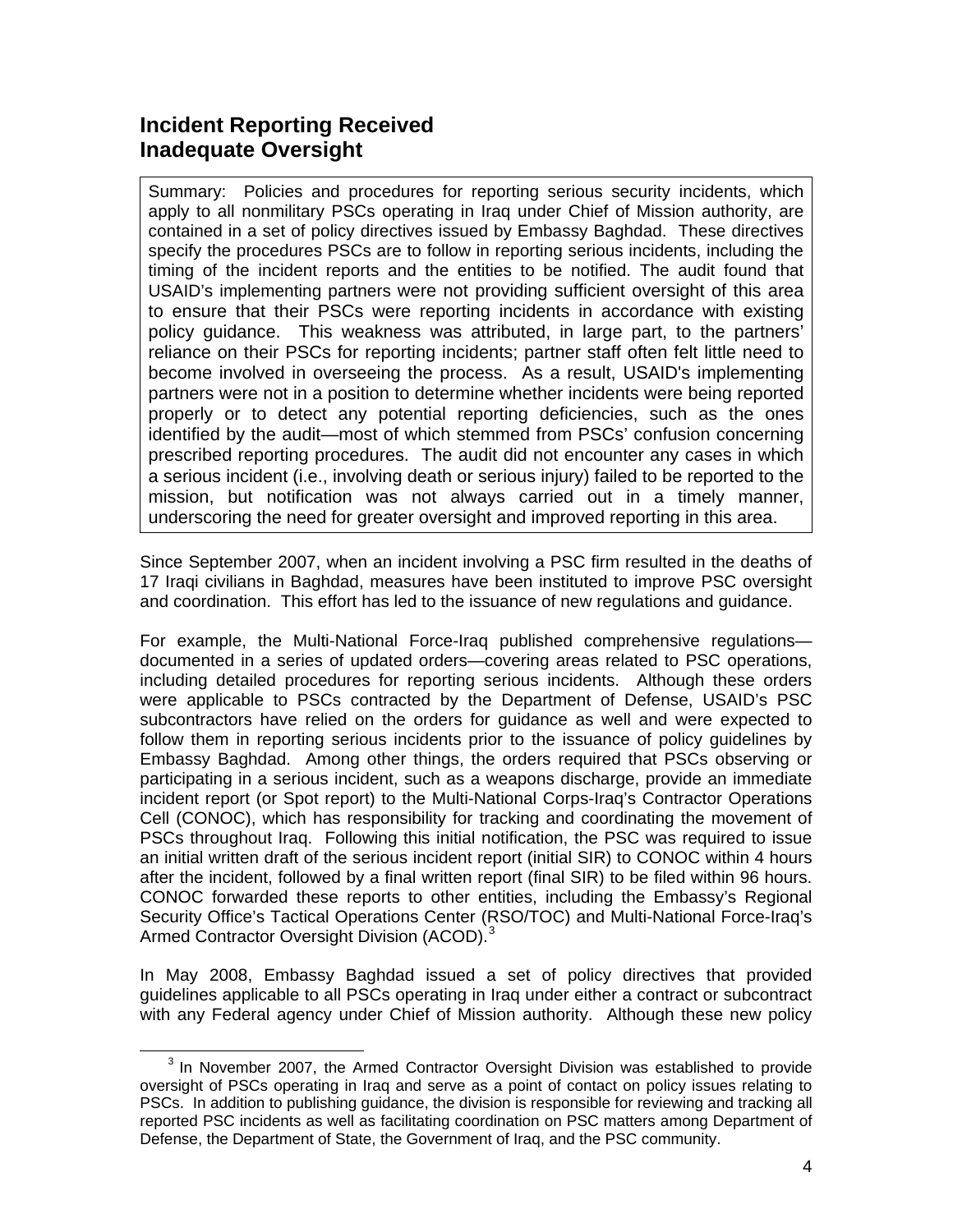directives were considered to be aligned for the most part with the guidance contained in the Multi-National Force-Iraq's operational orders, they contained a few key differences. One, specified in the policy directives, required PSCs to start reporting serious incidents directly to both CONOC and RSO/TOC, rather than only to CONOC as previously required under the Multi-National Force's reporting procedures.



## **Figure 1: Current Serious Incident Reporting Process**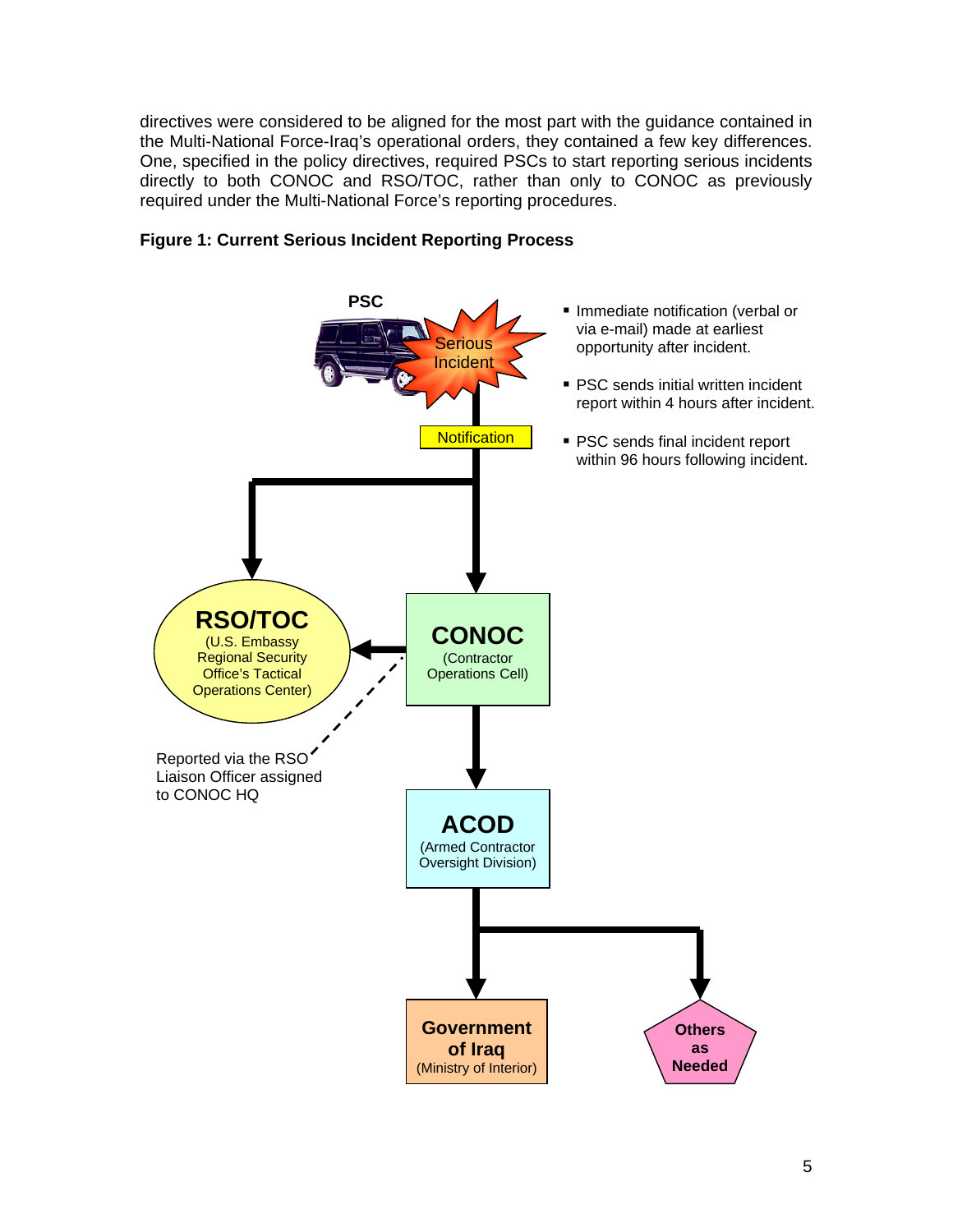The audit, however, found that USAID's implementing partners were not always providing sufficient oversight over their PSCs with regard to the reporting of serious incidents. Site visits to three of the partners selected for review disclosed that procedures were in place to keep the partners informed on the PSC's day-to-day operations and other security matters, including the occurrence of any serious incidents. However, there appeared to be little effort made by the implementing partners to oversee the PSCs' reporting of such incidents to ensure that they were reported properly and within the prescribed time frames.

This lack of oversight was apparent during discussions with the partners' security and operations staff, who were often unfamiliar with the required reporting procedures outlined in the Embassy's policy directives or not even aware that the document existed. It was also reflected in the lack of records (i.e., incident reports) on file in the partners' offices documenting previously reported incidents. Examples include the following:

- One implementing partner had virtually no records on hand documenting any of the serious incidents reported by its PSC during fiscal year (FY) 2008. Of the ten serious incident reports (SIRs) issued by the PSC during the fiscal year, none were on file at the partner's office. During an interview, the partner's new security director acknowledged that prior to his arrival in July 2008, recordkeeping had been inadequate as evidenced by his inability to find any records documenting earlier serious incidents. Although he has made efforts to improve the recordkeeping, a review of his records, during a visit in October 2008, revealed that his file was still incomplete and missing at least one incident report issued since his arrival.
- Incident reports were also not on file at the office of a second partner, whose security records were limited primarily to security advisories and correspondence relating to various security matters. A review of these records found that they made reference to only 1 of the 13 serious incidents reported by the partner's PSC during FY 2008.

The lack of oversight in this area was attributed, in part, to the implementing partners' reliance on their PSCs for reporting serious incidents. Partners considered it the PSC's responsibility to ensure that incidents were properly reported and felt little need to be involved in overseeing this area, beyond being informed of incidents. Staffing was also a factor. At one implementing partner, the audit team noted that the partner had employed its own security director, whose primary responsibility was to work on security matters, including overseeing the PSC. Other partners, meanwhile, had assigned these tasks to officials who were already responsible for other operational areas and, therefore, were unable to devote enough time to overseeing the reporting process.

With little or no oversight in this area, implementing partners were not in a position to detect potential reporting deficiencies—such as those identified by the audit team—and, therefore, were unable to ensure that their PSCs were reporting incidents in accordance with prescribed procedures. Interviews with the PSC staff, for example, revealed a certain degree of confusion, with staff not always clearly understanding the reporting requirements—a problem of which the partners were unaware. To illustrate, one PSC official stated that he understood that serious incidents must be reported to RSO/TOC, but mistakenly thought that this only applied to incidents involving partner staff or activities. As a result, a vehicle accident in August 2008—which should have been reported—went unreported, since the passengers in the vehicle, some sustaining serious injuries, involved PSC staff only.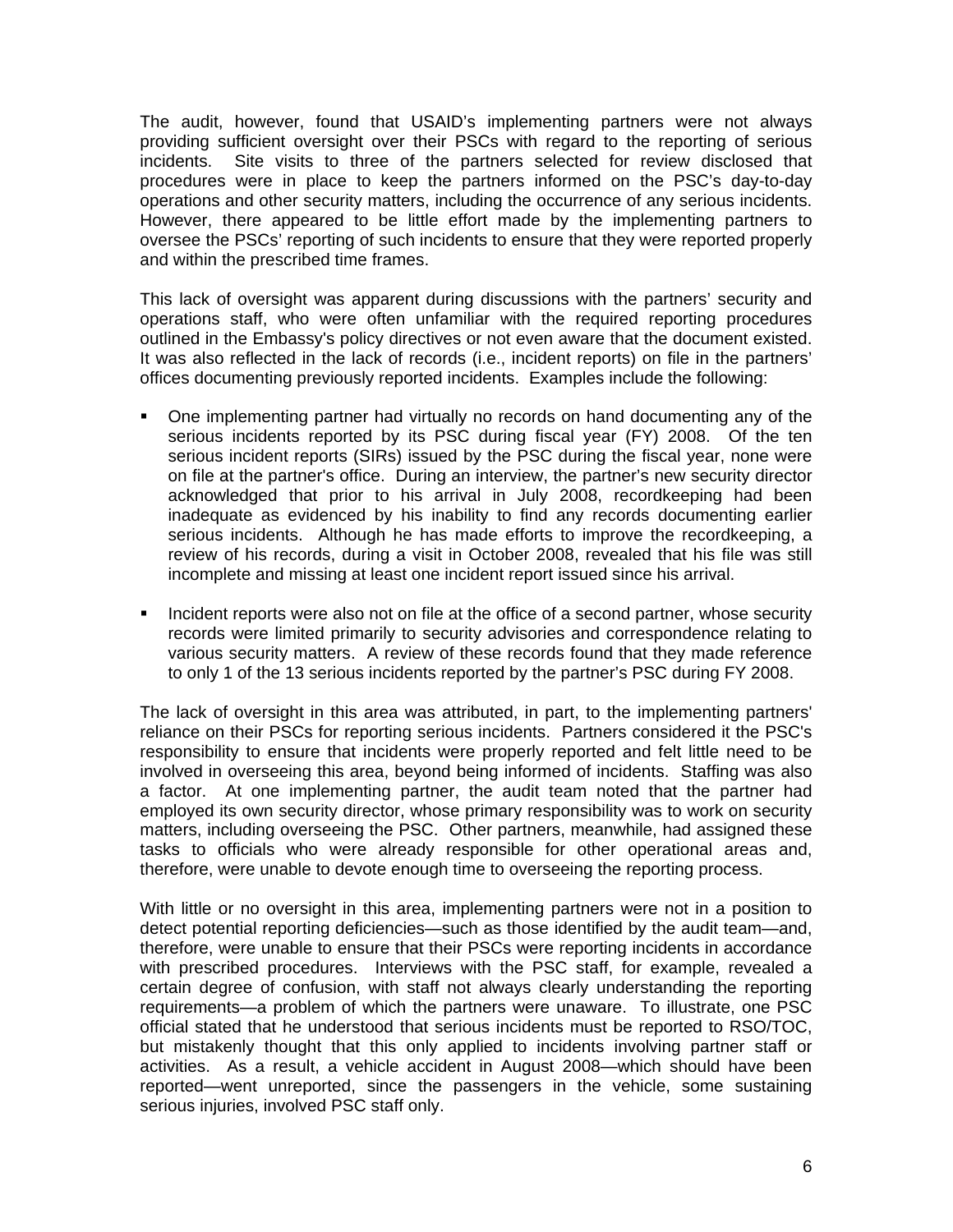This confusion was also reflected in the PSCs' written procedures. In reviewing one PSC's flowchart that outlined its incident reporting process, the audit team noted that the procedures presented were not always consistent with those prescribed in the Embassy's policy directives and, in some cases, did not even accurately reflect actual practice. The flowchart indicated that initial SIRs were to be completed within 12 hours after the incident—not 4 hours as stipulated in the guidelines—and were not being issued to CONOC as required. Although this chart correctly indicated that final SIRs were to be issued to CONOC, the PSC acknowledged that this was not being done in actual practice. In fact, of the three required stages of notification to CONOC (spot report, initial SIR, and final SIR), the PSC official stated that only the spot reports were being sent to CONOC. When asked why, the official replied that this initial notification was the only reporting PSCs were required to provide to CONOC—which was incorrect and contrary to the Embassy's reporting guidelines.



**A PSC team secures the immediate area while transporting staff with one of USAID's implementing partners. (Photograph source: PSC firm)** 

Given this confusion, coupled with possible recordkeeping issues at some locations, it was not surprising that incident reports prepared by the PSCs were not on file at some of the key offices within the incident reporting process. An analysis comparing the SIRs maintained by the PSC against those on file with other entities within the reporting chain, for the 7-month period from March 1 to September 30, 2008, disclosed some large discrepancies. Of the 10 SIRs prepared by one PSC, for example, only 4 (40 percent) were on file with the implementing partner; 5 (50 percent) with CONOC; 4 (40 percent) with ACOD; and 3 (30 percent) with RSO/TOC. Other examples are presented below.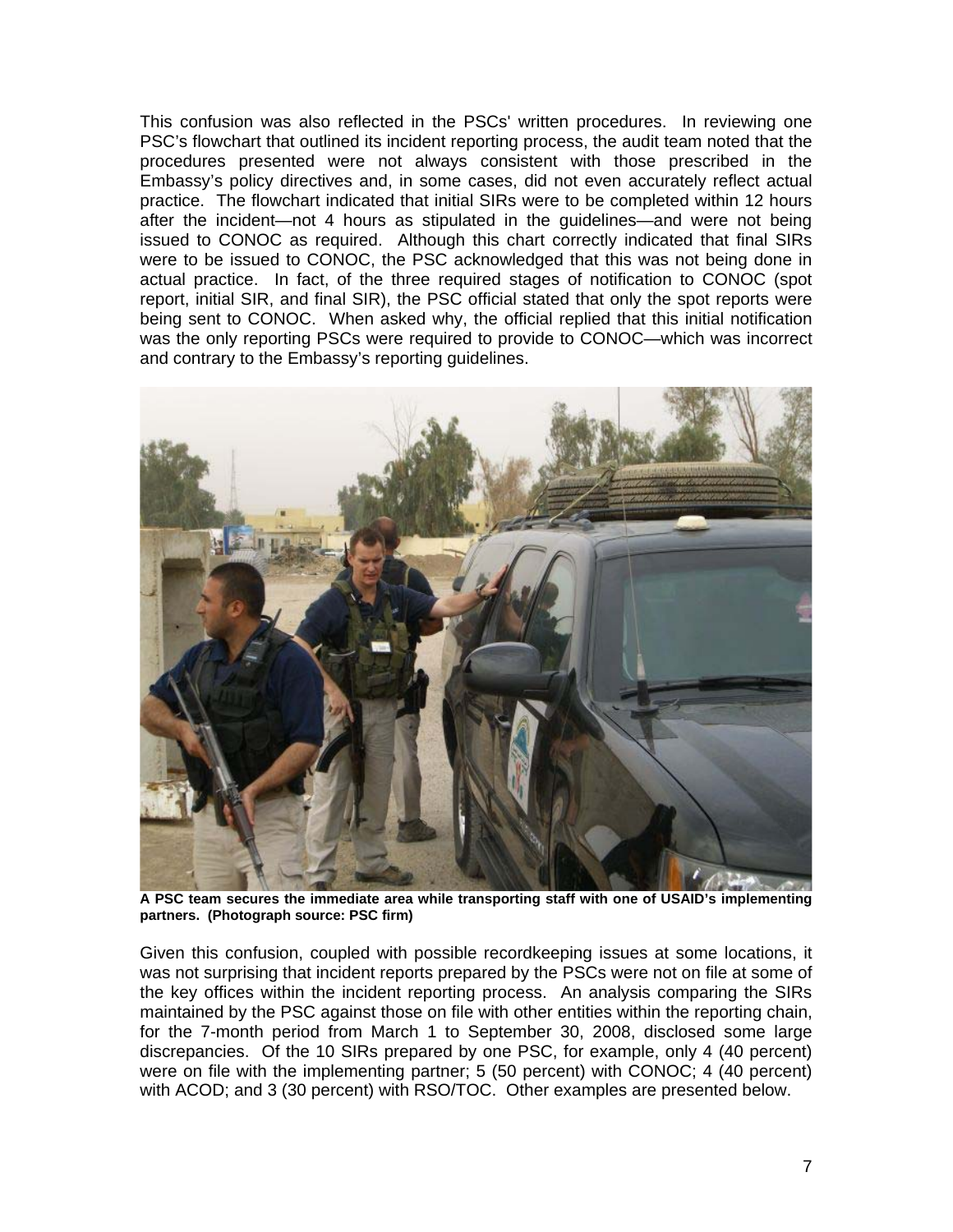| Analysis of Incident Reports on File at Key Offices<br><b>Within the Incident Reporting Process</b><br>(March 1 to September 30, 2008) |                  |                                       |       |                    |     |                    |       |                    |     |  |  |
|----------------------------------------------------------------------------------------------------------------------------------------|------------------|---------------------------------------|-------|--------------------|-----|--------------------|-------|--------------------|-----|--|--|
| <b>PSC</b>                                                                                                                             |                  | <b>Implementing</b><br><b>Partner</b> |       | <b>CONOC</b>       |     | <b>ACOD</b>        |       | <b>RSO/TOC</b>     |     |  |  |
| No.                                                                                                                                    | Total<br>Reports | Reports<br>on File                    | %     | Reports<br>on File | %   | Reports<br>on File | %     | Reports<br>on File | %   |  |  |
| 1                                                                                                                                      | 10               | 4                                     | 40%   | 5                  | 50% | 4                  | 40%   | 3                  | 30% |  |  |
| 2                                                                                                                                      | 7                | 0                                     | $0\%$ | 4                  | 57% | 4                  | 57%   | 2                  | 29% |  |  |
| 3                                                                                                                                      | 6                | 1                                     | 17%   | 2                  | 33% | $\mathbf 0$        | $0\%$ | 2                  | 33% |  |  |
| <b>Totals</b>                                                                                                                          | 23               | 5                                     | 22%   | 11                 | 48% | 8                  | 35%   | 7                  | 30% |  |  |

Unfortunately, we were unable to determine whether any of these incident reports eventually reached USAID/Iraq or whether the mission was ever notified of the incidents, since the mission did not have a formal reporting mechanism in place. Although PSCs often sent a copy of the incident report directly to the USAID Regional Security Officer (USAID RSO), believing that in doing so they were keeping the mission informed, these reports were probably not received by the mission because of a misunderstanding over the role of the USAID RSO. This individual, in actuality, is not a USAID employee, as the partners and PSCs mistakenly thought, but rather a DOS employee posted at the mission who serves as an onsite representative of the Embassy's RSO. And with regard to reported incidents, the USAID RSO serves as a conduit between the PSCs and the Embassy's RSO—but not the mission. Accordingly, unbeknownst to USAID's partners and their PSCs, the incident reports sent to the mission via the USAID RSO were generally not passed on to the mission and instead were forwarded to the Embassy's RSO. As a result, the mission was excluded from the reporting process, unless mission staff happened to learn about incidents through word of mouth or other channels.



**A PSC team prepares to depart in a convoy of armored vehicles. (Photograph source: PSC firm)**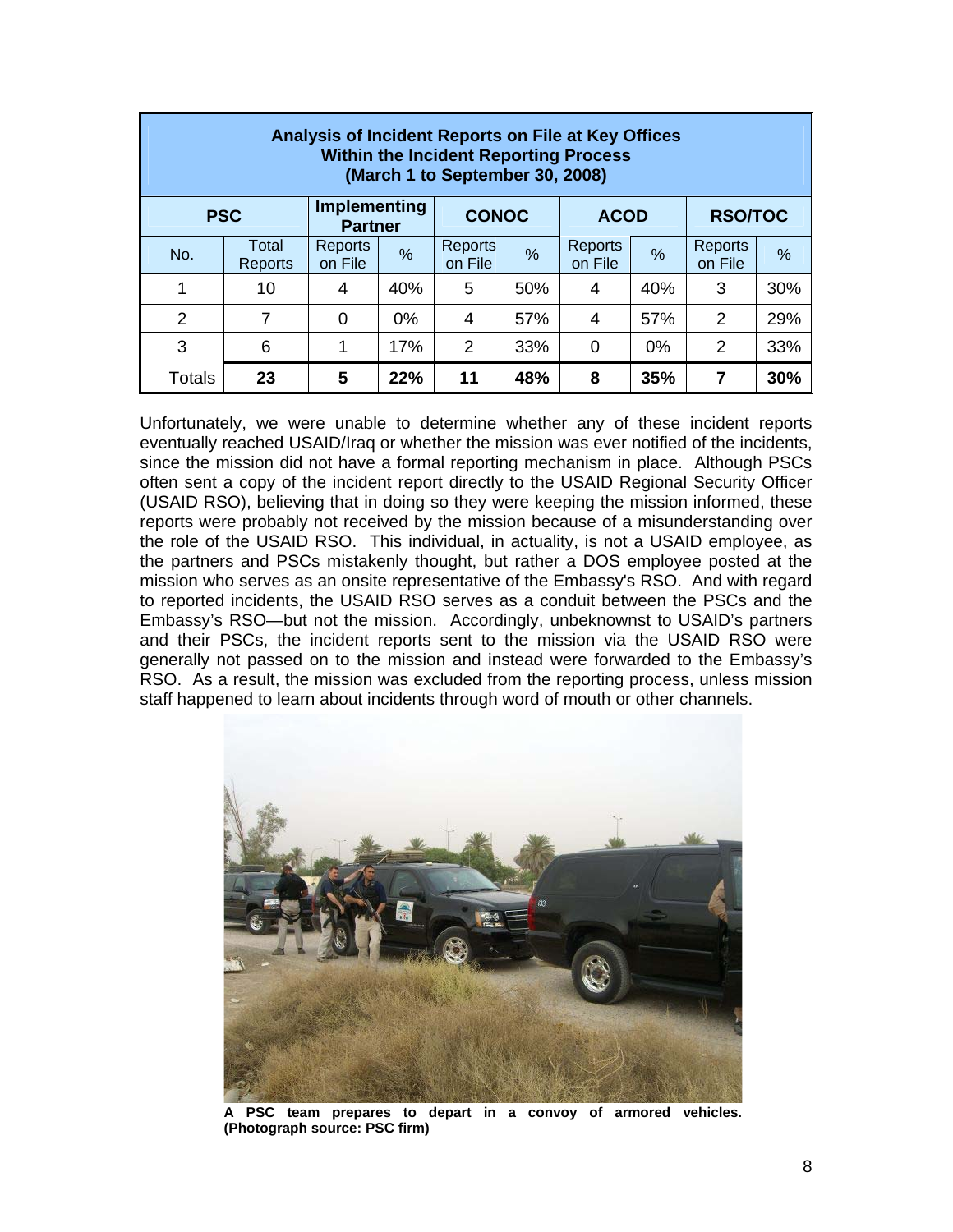And while the audit did not encounter any instances where a serious incident—involving the death of an employee or local civilian—occurred without some manner of notification to the mission, the reporting was not always carried out in a timely manner. One such case involved the death of a guard employed by a PSC firm under contract with two of USAID's implementing partners. The guard, a third-country national, died on August 8, 2008, after being accidentally electrocuted at the partners' main compound, where he was assigned. An initial investigation revealed that an unauthorized, improperly wired electrical connection leading outside the compound had created a dangerous safety hazard, especially in the gym room (inside the compound), where the incident occurred.

Although the PSC reported the accident immediately, notifying CONOC within an hour after its occurrence, RSO/TOC did not receive details of the incident until August 12, 2008—4 days later—when it received the PSC's final SIR. USAID/Iraq, meanwhile, did not learn of the incident until the following day—5 days after the incident—when RSO/TOC forwarded the final SIR. During the subsequent investigation, an OIG investigator assisting in the investigation noted that the PSC staff was uncertain of whom they were supposed to notify. One PSC official thought such incidents were to be reported initially to CONOC only, and that in doing so, the Embassy RSO's requirement to report incidents to the RSO/TOC would be satisfied, since CONOC had an RSO liaison officer onsite. The official later acknowledged, however, that to comply with current policies, the incident should have been reported directly to RSO/TOC as well.

This and other examples show a clear need for PSCs to gain a better understanding of the required reporting procedures and for USAID's implementing partners to provide stronger oversight in this area. Now that PSCs will be subject to Iraqi laws—under the terms of the latest Security Agreement with the Government of Iraq—and with the U.S. Government expected to issue new rules of engagement and other security procedures as it executes the new agreement, it is critical that PSCs keep abreast of the current procedures and clearly understand and follow them. To help ensure that this is done, so that serious incidents are properly reported, with USAID receiving timely notification of these incidents as well—we are recommending the following:

*Recommendation No. 1: We recommend that USAID/Iraq require its implementing partners to establish procedures to monitor the reporting of serious incidents to ensure that such incidents are properly reported.* 

*Recommendation No. 2: We recommend that USAID/Iraq require its implementing partners to notify the mission of all serious incidents by including the mission in the reporting of these incidents.*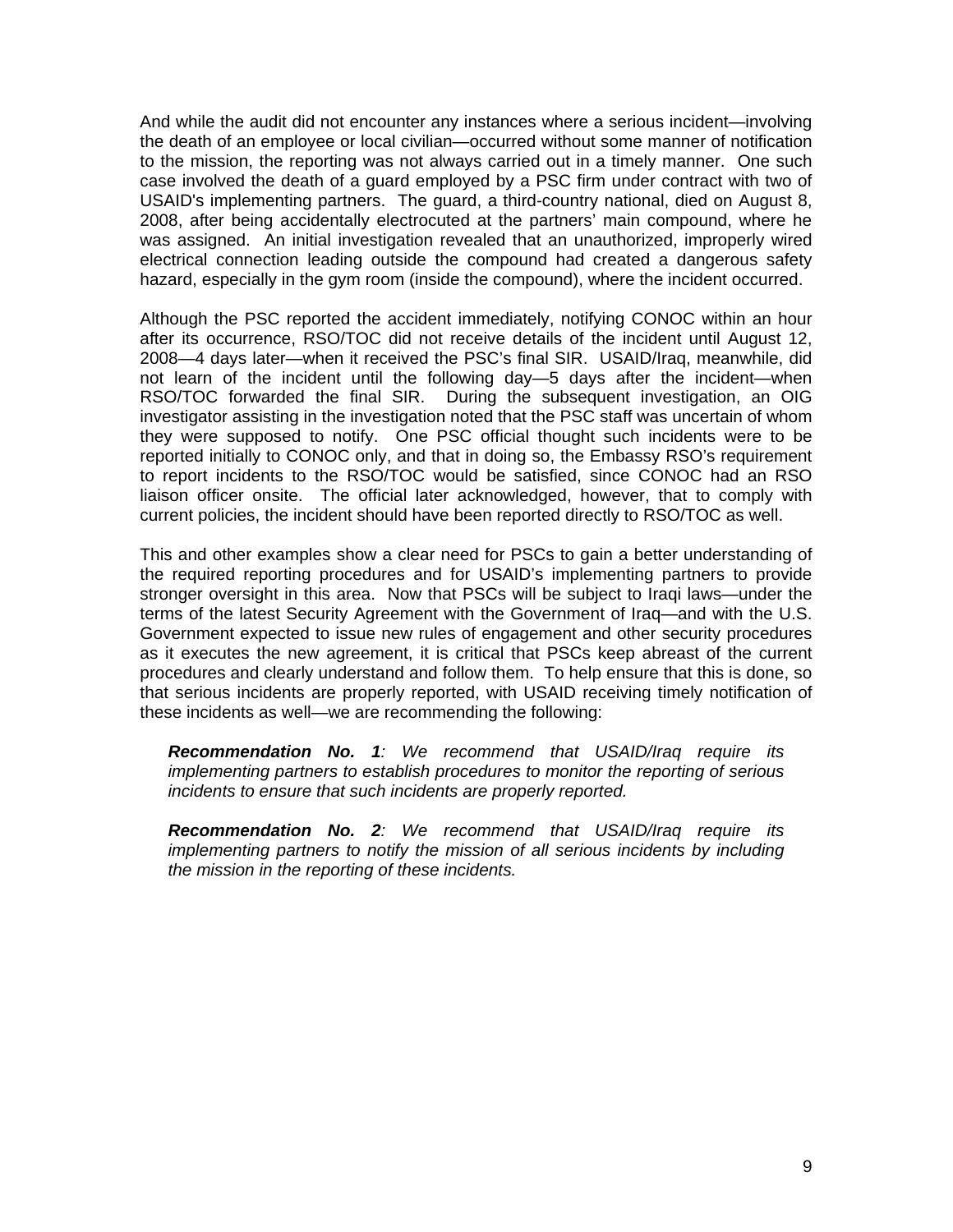# EVALUATION OF MANAGEMENT COMMENTS

In its written comments on our draft report, USAID/Iraq concurred with the findings and recommendations contained in the report and described the monitoring and reporting procedures it planned to establish to address our concerns and strengthen oversight.

To address our recommendation relating to the monitoring of reported incidents, USAID/Iraq stated that it planned to incorporate a reporting provision into its prime contracts and grant agreements, outlining procedures for monitoring and reporting serious incidents. Among other things, these new procedures will include incident reporting procedures—consistent with those specified in Embassy Baghdad's policy directives—to be carried out by the implementing partner's private security contractor. In addition, the new reporting provision will require the mission's implementing partners to: (1) ensure that they receive a copy of all serious incident reports issued by their private security contractors; (2) maintain detailed records (e.g., copies of incident reports) documenting all reported incidents to facilitate monitoring; (3) review applicable procedural guidance to gain a clear understanding of the current prescribed procedures for reporting serious incidents; and (4) regularly review the security contractors' actual reporting procedures to ensure that they are consistent with those currently prescribed by Embassy Baghdad.

To address the second recommendation concerning the need for implementing partners to notify USAID/Iraq of all serious incidents, the mission stated that the reporting provision, referred to in the preceding paragraph, will also require implementing partners to include the mission in the reporting process for notification and recordkeeping purposes. Under this new reporting procedure, the mission's partners will be required to furnish the mission with a copy of all incident reports that are issued—both the initial and final versions—within the same timeframes that these reports are required to be issued to Embassy Baghdad and other required recipients. To ensure that appropriate mission personnel are promptly notified of any serious incidents, the mission designated the Contracting Officer Technical Representative and Agreement Officer Technical Representative for each contract and grant award to serve as the point of contact for receiving the incident reports.

We believe that the above actions appropriately address our concerns. Consequently, we consider that a management decision has been reached on both recommendations. The mission's comments are included in their entirety as appendix II.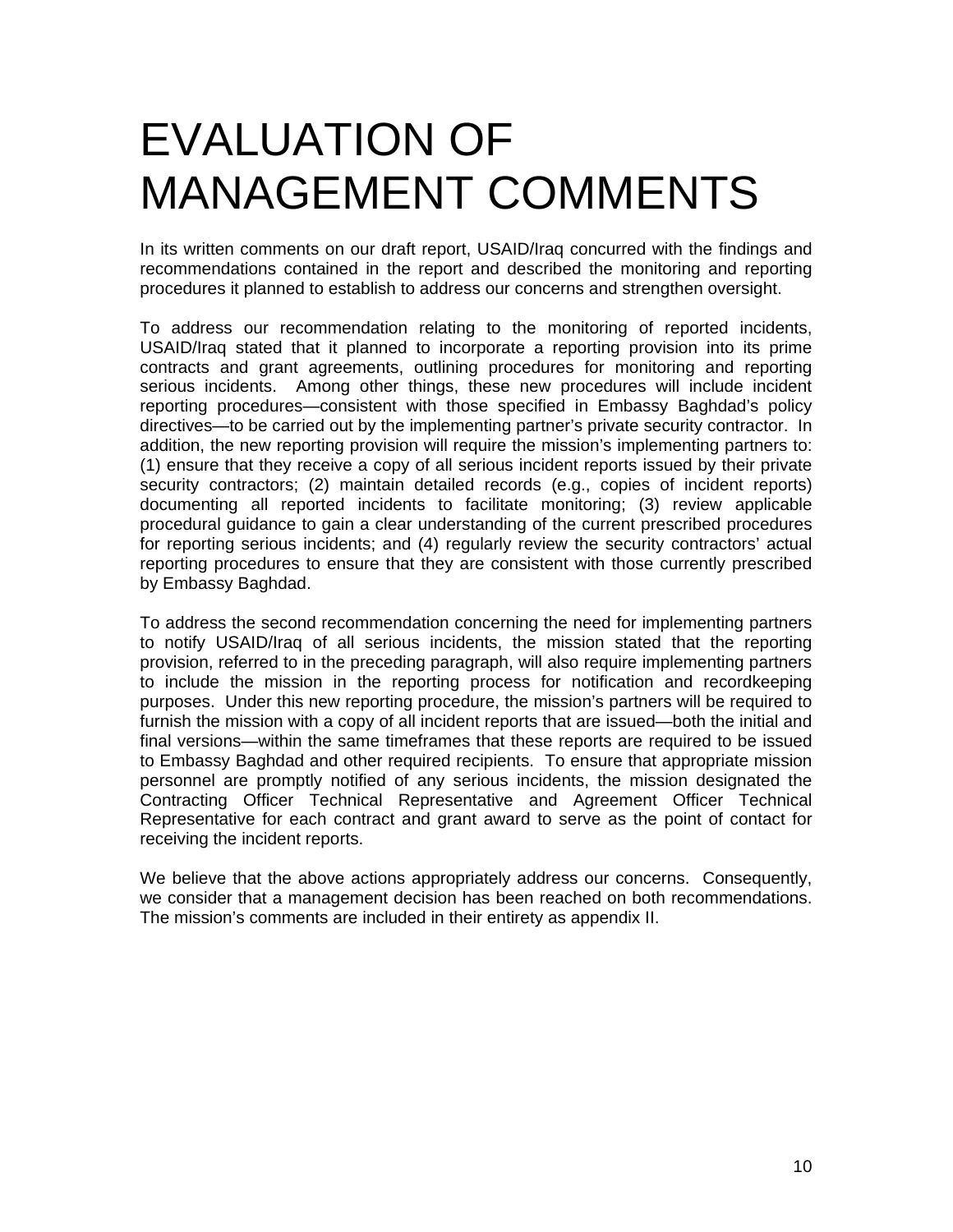# SCOPE AND METHODOLOGY

## **Scope**

We conducted this audit in accordance with generally accepted government auditing standards. Those standards require that we plan and perform the audit to obtain sufficient, appropriate evidence to provide a reasonable basis for our findings and conclusions based on our audit objective. We believe that the evidence obtained provides a reasonable basis for our findings and conclusions.

Since USAID/Iraq did not have direct contracts with any private security contractors (PSCs)—only subcontracts through its implementing partners—the audit focused primarily on the partners' oversight of their PSCs. At the time of the fieldwork, the mission maintained a portfolio consisting of 12 contracts and grant agreements involving a PSC subcontract. As of September 30, 2008, cumulative obligations and expenditures associated with the PSC subcontracts totaled approximately \$375.1 million and \$278.9 million, respectively.

The scope of the audit included only 3 of the 12 direct contracts and grant agreements in the audit universe—consisting of 2 contracts and 1 grant agreement—each with its own PSC subcontract, with these subcontracts representing 71 percent of the total PSC personnel employed and 62 percent of the total PSC funds obligated.

The audit, in general, covered the period from October 1, 2007 to September 30, 2008. However, in the case of one analysis—focusing on the reporting of serious incidents the audit period was adjusted to cover the 7-month period from March 1 through September 30, 2008, to avoid distortions in the results, since certain key entities involved in this analysis were not in existence throughout fiscal year (FY) 2008.

In planning and performing the audit, the audit team assessed relevant controls used by the mission to manage its portfolio of contracts and grant agreements and to ensure that the implementing partners for those instruments were providing adequate oversight of their PSCs. Because the mission's contractual relationship with these PSC subcontractors was indirect, USAID/Iraq's management responsibilities, in the context of this audit, were fairly limited. Specifically, the mission's controls were limited to: (1) ensuring that contracts with prime contractors having private security subcontracts be amended to include a clause representing an amendment to the Federal Acquisition Regulation (FAR 52.225-19), providing general guidelines for PSC personnel performing security functions as well as a provision that a similar clause be included in the prime contractor's subcontract with the PSC; (2) requiring implementing partners to provide a monthly threat report listing any threat-related incidents that occurred during the preceding month; and (3) receiving financial data quarterly to track cumulative obligations and expenditures under both the prime contract and PSC subcontract. Additionally, the auditors examined the mission's FY 2008 annual self-assessment of management controls, which the mission is required to carry out to comply with the Federal Managers' Financial Integrity Act of 1982.

Audit fieldwork was performed at the USAID/Iraq Mission and the country offices for the three selected implementing partners and their PSCs, all of whom were located in Baghdad, Iraq, from September 22, 2008 through January 20, 2009.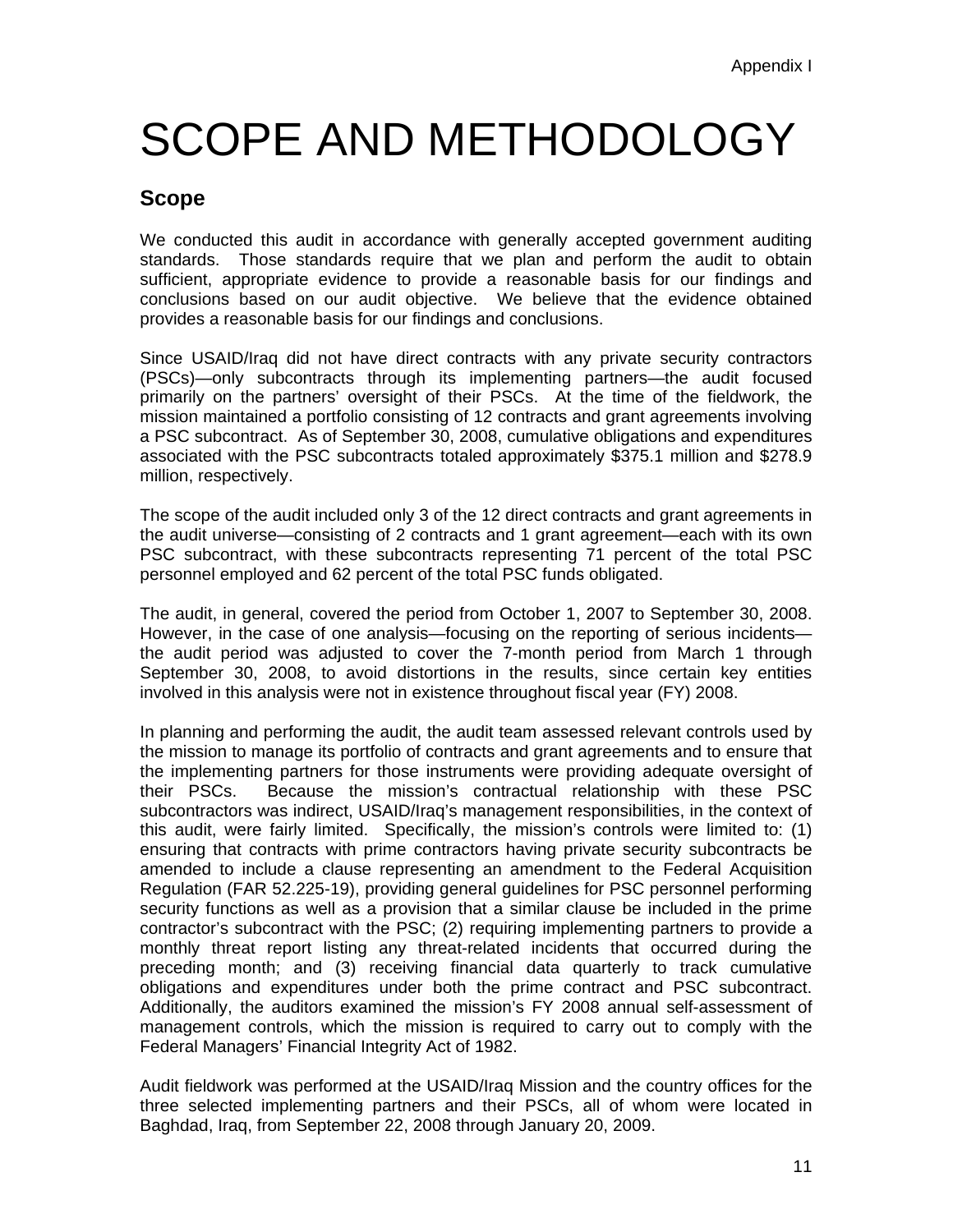## **Methodology**

To determine whether USAID/Iraq had been managing its contracts and grant agreements to ensure that its implementing partners were providing adequate oversight of their PSCs, the audit team initially interviewed key USAID/Iraq staff in the mission's Office of Acquisition and Assistance, both by e-mail and in person, to ascertain the mission's management responsibilities in ensuring that its implementing partners provide oversight of their PSCs. One of the key tasks involved executing a policy ruling issued by the Federal Acquisition Regulatory Council, a Governmentwide body within the Office of Federal Procurement responsible for establishing and updating the Federal procurement regulations contained in the Federal Acquisition Regulation (FAR). This policy ruling, which went into effect on March 31, 2008, provided general guidelines that applied to armed contractors (e.g., rules of engagement, training, and hiring standards) and, in the case of USAID, required all prime contracts involving PSC services to be modified to include an additional clause (FAR 52.225-19), which provided these guidelines. This clause also included text requiring the contractor to incorporate the substance of the clause into its subcontract with the PSC. In determining whether the mission executed the policy ruling, the audit team examined the contract documents on file at the mission for all of the contracts in the audit universe and verified that the contracts had been modified to include the FAR clause. Selected PSC subcontract documents were also obtained and checked to verify that the contractors had included the substance of the clause in their subcontracts.

In assessing whether implementing partners were providing adequate oversight of their PSCs, the audit team reviewed each partner's procedures for monitoring PSC operations and keeping the partner and USAID informed on security matters, including serious incidents. This review involved discussions with security or operational officials at each of the three selected implementing partners to gain an understanding of the partners' procedures. Additionally, the auditors examined available records on file at each implementing partner's office, such as daily security reports and advisories, as evidence of the information received from the PSC and the extent of oversight provided by the implementing partner.

The audit team also conducted an analysis of the PSCs' reporting of serious incidents. This entailed a review of PSC reporting procedures to determine whether they were consistent with the latest reporting guidelines contained in "Policy Directives for Armed Private Security Contractors in Iraq," issued by the U.S. Embassy in Baghdad on May 18, 2008. This review also included a comparative analysis in which the auditors examined the serious incident reports issued by three selected PSCs during the 7-month period from March 1 to September 30, 2008, comparing the reports issued and on file with the PSC against those on file with other entities within the incident reporting chain. Other entities included the implementing partner, the Embassy's Tactical Operations Center, the central office for the Contractor Operations Cell, the Multi-National Force-Iraq's Armed Contractor Oversight Division, and USAID/Iraq. In conducting this analysis, we interviewed officials from each of these offices.

In assessing the results of our analyses, we established a materiality threshold of 85 percent. For example, if at least 85 percent of the incident reports issued by a PSC were found to be on file with the implementing partner and other offices within the reporting chain, we concluded that these reports were reaching the intended recipients.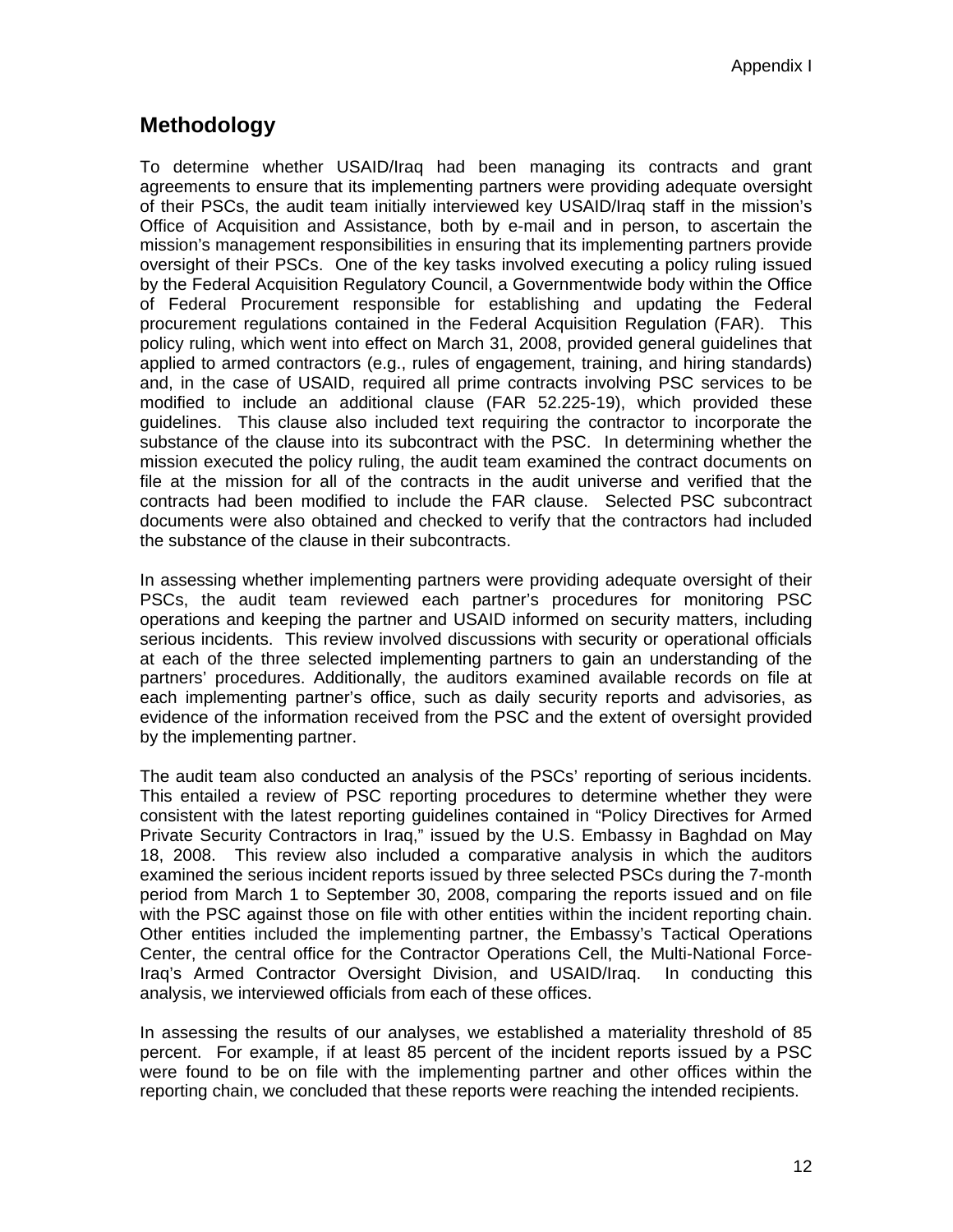# MANAGEMENT COMMENTS



February 23, 2009

To: Director, Office of Inspector General/Iraq, Gerard Custer From: USAID/Iraq Deputy Mission Director, Thomas R. Delaney /s/ Subject: Management Comments, Audit of USAID/Iraq's Oversight of Private Security Contractors in Iraq References: Draft Audit Report No. E-267-09-002-P

Thank you for affording the USAID/Iraq Mission an opportunity to respond to the draft of the audit of USAID/Iraq's Oversight of Private Security Contractors (PSCs) in Iraq. Below is the Mission's response to the two (2) recommendations outlined in the draft audit for your consideration.

We would also like to thank your team who spent a good deal of time evaluating this issue. This mutual effort will certainly result in improved oversight to the extent possible, given that since 2005, USAID/Iraq has not maintained any direct contracts with PSCs, but has only sub-awards through its contractors and grantees (i.e., our implementing partners). Accordingly, we understand that this audit focused primarily on the oversight that these implementing partners exercised over their PSC subcontractors, particularly with regard to the reporting of serious incidents. We look forward to resolving the two recommendations in a timely fashion.

## **Background**

The OIG draft audit report of the Mission's oversight of the Private Security Contractors in Iraq (PSCs) was provided to the Mission on January 21, 2009. The audit sought to determine whether USAID/Iraq has managed its contracts and grant agreements with implementing partners such that the implementing partners provided adequate oversight of private security contractors.

Each of the findings has been examined to determine 1) whether the Mission is in agreement, and 2) what actions would be undertaken in response to the audit. Where management actions in response to the audit are not yet resolved, the Mission will provide target dates for their completion. The Mission recognizes the value as a management tool of this OIG audit, and is in agreement with both of the audit's recommendations.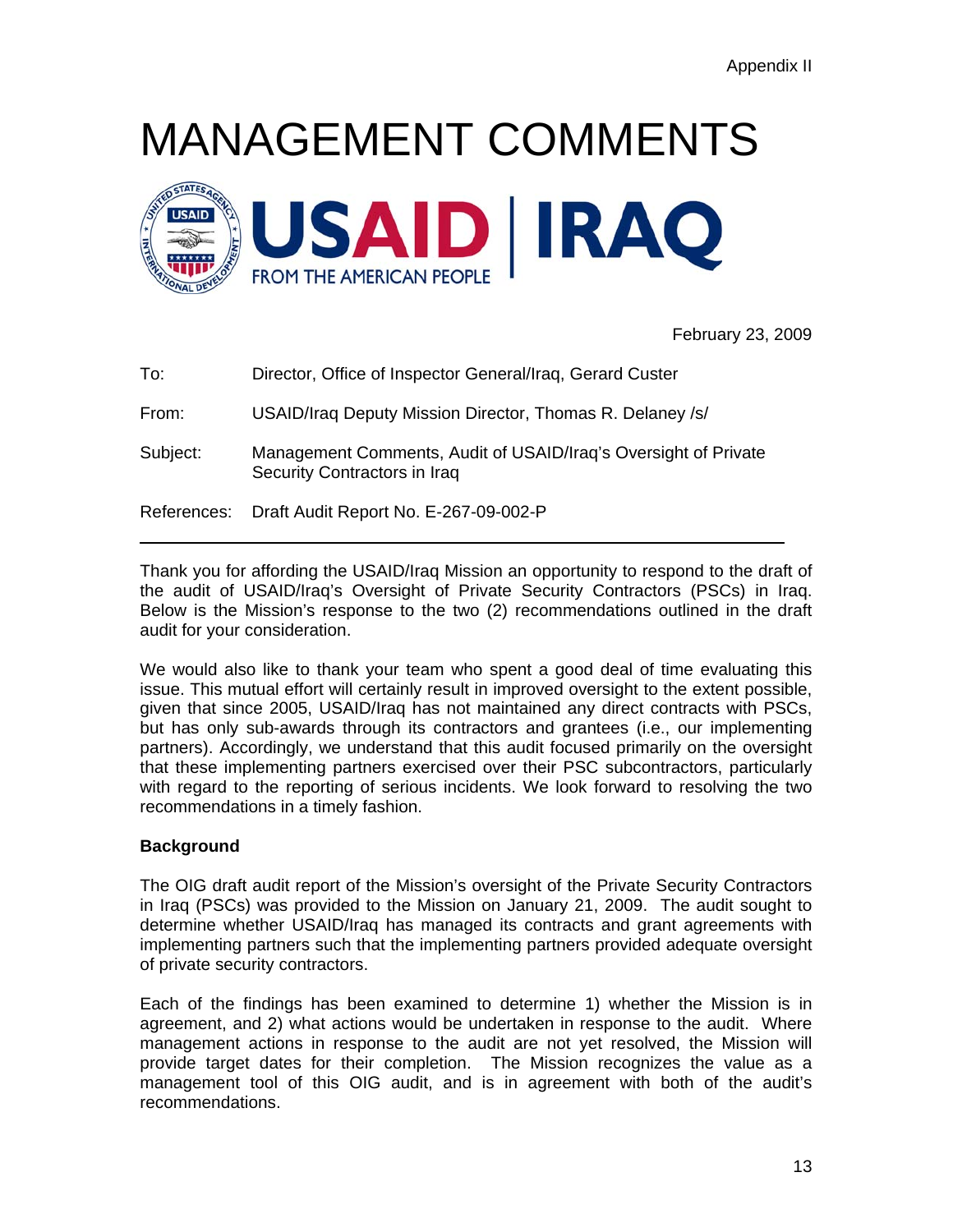### **Recommendation No. 1:**

*We recommend that USAID/Iraq require its implementing partners to establish procedures to monitor the reporting of serious incidents to ensure that such incidents are properly reported.* 

#### Action taken:

USAID/Iraq concurs with the recommendation and is taking the following actions:

1. Within 90 days (or by June 30, 2009, whichever is later) OAA/Baghdad will ensure, through formal modification, an update of Section H (Special Award Conditions) of all prime contracts, or to the Schedule (Section A) of all prime assistance awards to include the following reporting provision:

## **SERIOUS INCIDENT REPORTING REQUIREMENTS**

### **DEFINITIONS**

**Private Security Contractor (PSC):** A private company, and or its personnel, that provides physical protection to or security for persons, places, buildings, facilities, supplies, or means of transportation.

**Protective Security Specialist (PSS):** An individual performing static or mobile security functions on a personnel protective security detail assignment, as authorized by contract.

**Protective Security Detail (PSD):** A team of PSS personnel that provides physical protective services for the movement of protected persons and/or property.

**Static Guards:** an individual who is providing security at facilities and/or check-points.

**Serious Incident:** An incident involving the use of deadly force, the discharge of a weapon (other than in training or into a clearing barrel), and/or an incident that resulted in death, serious injury, significant property damage (even if a weapon is not involved), or other serious consequences.

The following reporting requirements apply to all PSCs (including static guards) regardless of whether their movements are coordinated through the RSO Tactical Operations Center (TOC) or the Multi-National Corps Iraq (MNC-I) Contractor Operations Cell (CONOC).

PSCs must provide notification, either verbal or in writing via email, of any serious incident to the RSO TOC - and to the CONOC if PSD movements are coordinated by the CONOC – as soon as practical, but not later than **one hour** after the incident. This notification must provide as many details known at the time about the incident. PSCs must submit an initial formal written incident report within *4 hours* of the incident to the prime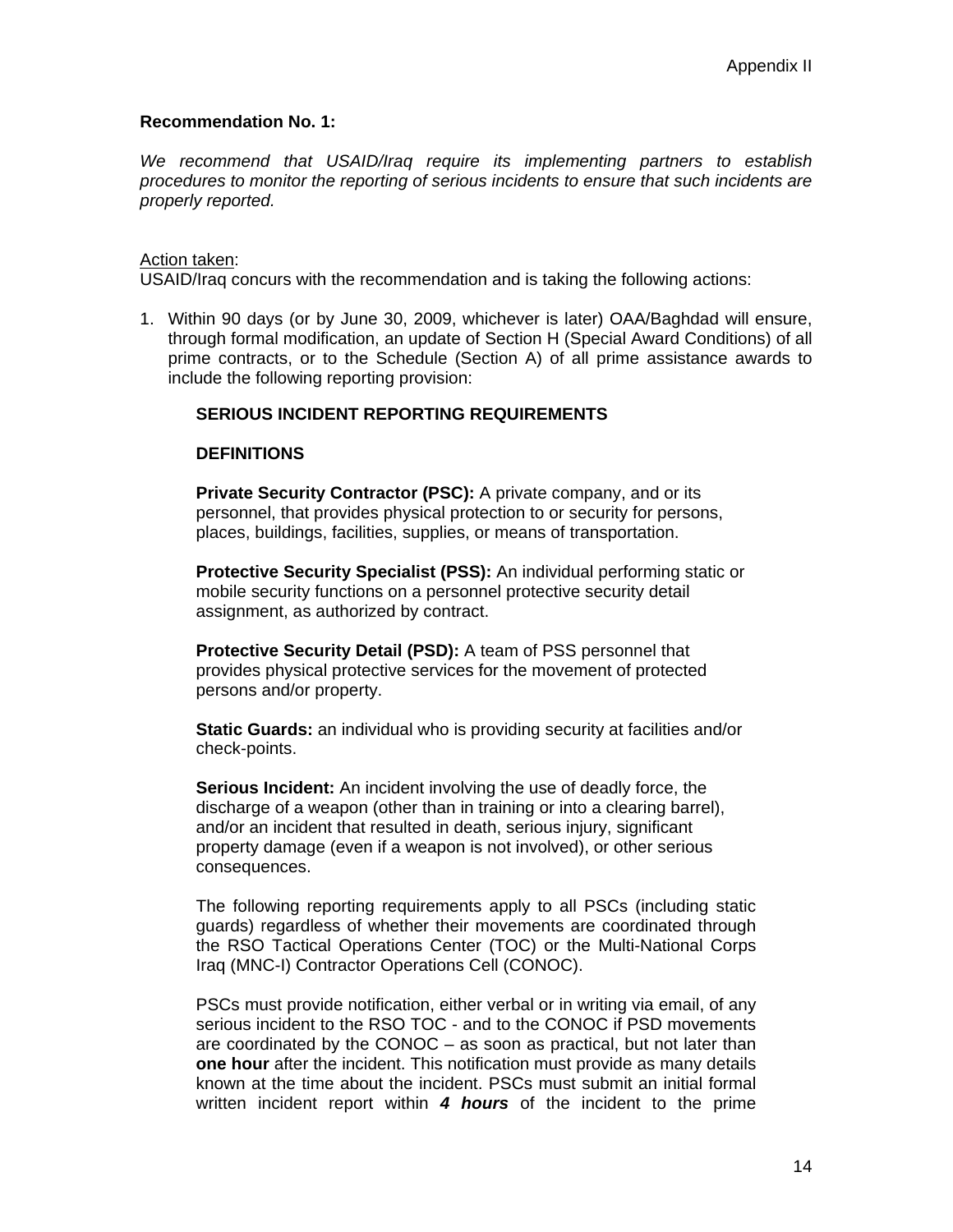contractor/recipient. The prime contractor/recipient *must ensure* that the report has been appropriately disseminated (to the TOC or CONOC) and that it is concurrently sent to the USAID cognizant contracting/grant officer representative (COTR/AOTR) *immediately* upon receipt.The initial report will include the name of the company, where the incident occurred, time when the incident occurred, a brief description of the events leading up to the incident, and a point of contact for the company. A follow-up, comprehensive written report of events surrounding the incident must be provided within 96 hours unless otherwise directed by the RSO.

Follow-up reports must be submitted, with confirmed receipt, to the prime contractor, the RSO TOC in addition to any other supervising contractors and to the cognizant contracting/grant officer representative (COTR/AOTR). Although subject to RSO discretion, RSO will generally investigate incidents involving a confirmed or likely death or serious injury, or where criminal misconduct may have occurred. The prime contractor/recipient must ensure timely investigation occurs and that all records are maintained on file.

The prime contractor/recipient is responsible for ensuring that they and all sub-awardees are familiar with and comply with relevant Chief of Mission and US Central Command policies, rules and requirements, as well as USAID requirements and applicable Iraqi law.

 At a minimum, these procedures require the partners to: (1) ensure that they receive a copy of all serious incident reports issued by their PSC; (2) maintain detailed records (e.g., copies of incident reports) documenting all reported incidents to facilitate monitoring; (3) review applicable procedural guidance to gain a clear understanding of the current prescribed procedures for reporting serious incidents; and (4) regularly review their PSC's actual reporting procedures to ensure they are consistent with those current and prescribed by the U.S. Embassy.

2. Prior to formal modification of the subject awards, OAA/Baghdad will issue an A&A Notice executed by the Supervisory Contracting Officer, with input by the U.S. Embassy Baghdad Regional Security Office (RSO), communicating this mandatory monitoring and reporting requirement to all implementing partners concurrent with the issuance of this audit report.

### **Recommendation No 2:**

*We recommend that USAID/Iraq require its implementing partners to notify the Mission of all serious incidents by including the mission in the reporting of these incidents.* 

### Action taken:

USAID/Iraq concurs with the recommendation and is taking the following actions:

1. In accordance with Recommendation No. 1 above, additional monitoring and reporting requirements related to their administration and oversight of the PSC subawards will be required of each implementing partner. These requirements include an immediate and timely copy provided to the Mission for the reporting of all serious